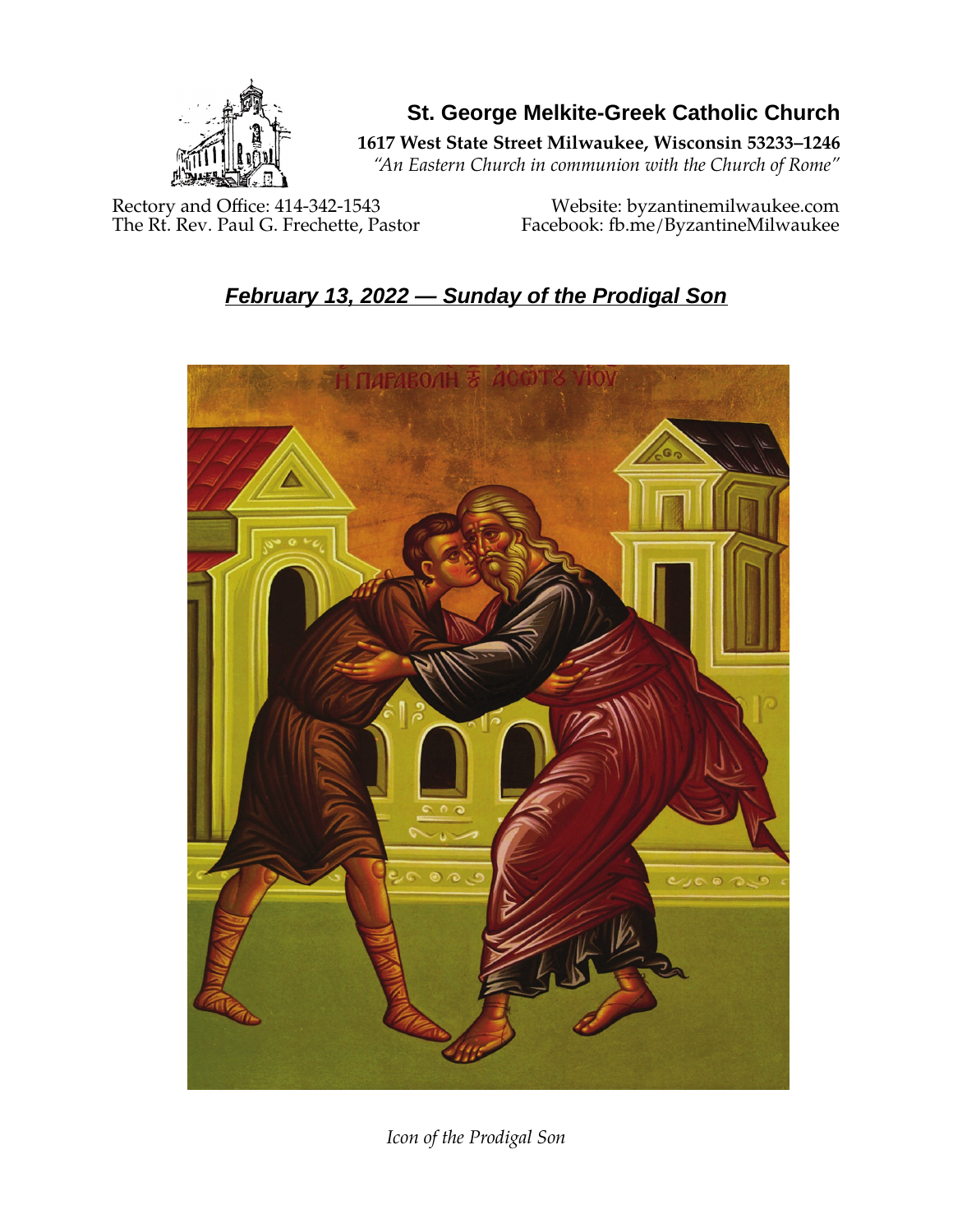### **St. George Melkite-Greek Catholic Church**

**1617 West State Street Milwaukee, Wisconsin 53233–1246**

*"An Eastern Church in communion with the Church of Rome"* Rectory and Office: 414-342-1543 Website: [byzantinemilwaukee.com](https://byzantinemilwaukee.com/) The Rt. Rev. Paul G. Frechette, Pastor Facebook: fb.me/ByzantineMilwaukee

### *Divine Liturgy*

*Livestreams and recordings of services on the parish's Facebook page: [facebook.com/pg/Byzan](https://www.facebook.com/pg/ByzantineMilwaukee/videos/)[tineMilwaukee/videos/.](https://www.facebook.com/pg/ByzantineMilwaukee/videos/) An account is not needed.*

**Intention:** Happy and eternal repose of the soul of the Archpriest ANDREW Rogosh (req. by Fr. Philaret)

#### **Hymns**

**Troparion of the Resurrection (Tone 5):** Let us O Faithful, praise and worship the Word coeternal with the Father and the Spirit, born of the Virgin for our salvation. For He has willed to be lifted in the flesh upon the Cross, and to endure death, and to raise the dead by his glorious Resurrection.

**Troparion of St. George:** St. George: O Great among the saints and glorious martyr, George, since you are a deliverer of

**Prokimenon:** May your kindness, O Lord, be upon us, for we have hoped in you.

*Stichon:* Exult, you just, in the Lord; praise from the upright is fitting.

#### **Apostolic Reading:** 1 Cor 6:12-20

Brethren, all things are lawful for me, but not all things are fitting. All things are lawful for me, but I will not be brought under the power of anyone. Food is for the belly, and the belly for food, but God will destroy both the one and the other. Now, the body is not for immorality, but for the Lord, and the Lord for the body. For God has raised up the Lord and will also raise us up by his power.

Do you not know that your bodies are members of Christ? Shall I then take the members of Christ and make them the members of a prostitute? By no means! Or do you not know that one who cleaves to a prostitute becomes one body with her? For the two, it is said, shall be one flesh (Gn. 2: 24). But he who cleaves to the Lord is one spirit with him. Flee immortality. Every sin a man commits is outside the body, but the immoral man sins against his own body. Or do you not know that your members are the temple of the Holy Spirit who is in you, whom you have from God and

captives, a doctor for the sick and a noble attendant to kings, intercede for us to Christ God, that he may save our souls!

**Kontakion of the Prodigal Son:** When in my wretchedness I ran away from your fatherly love, I squandered in wickedness the riches You had given me. And so now, like the Prodigal Son, I cry out to You: "I have sinned in your sight, O Merciful Father: receive me now that I repent and make me as one of your hired servants."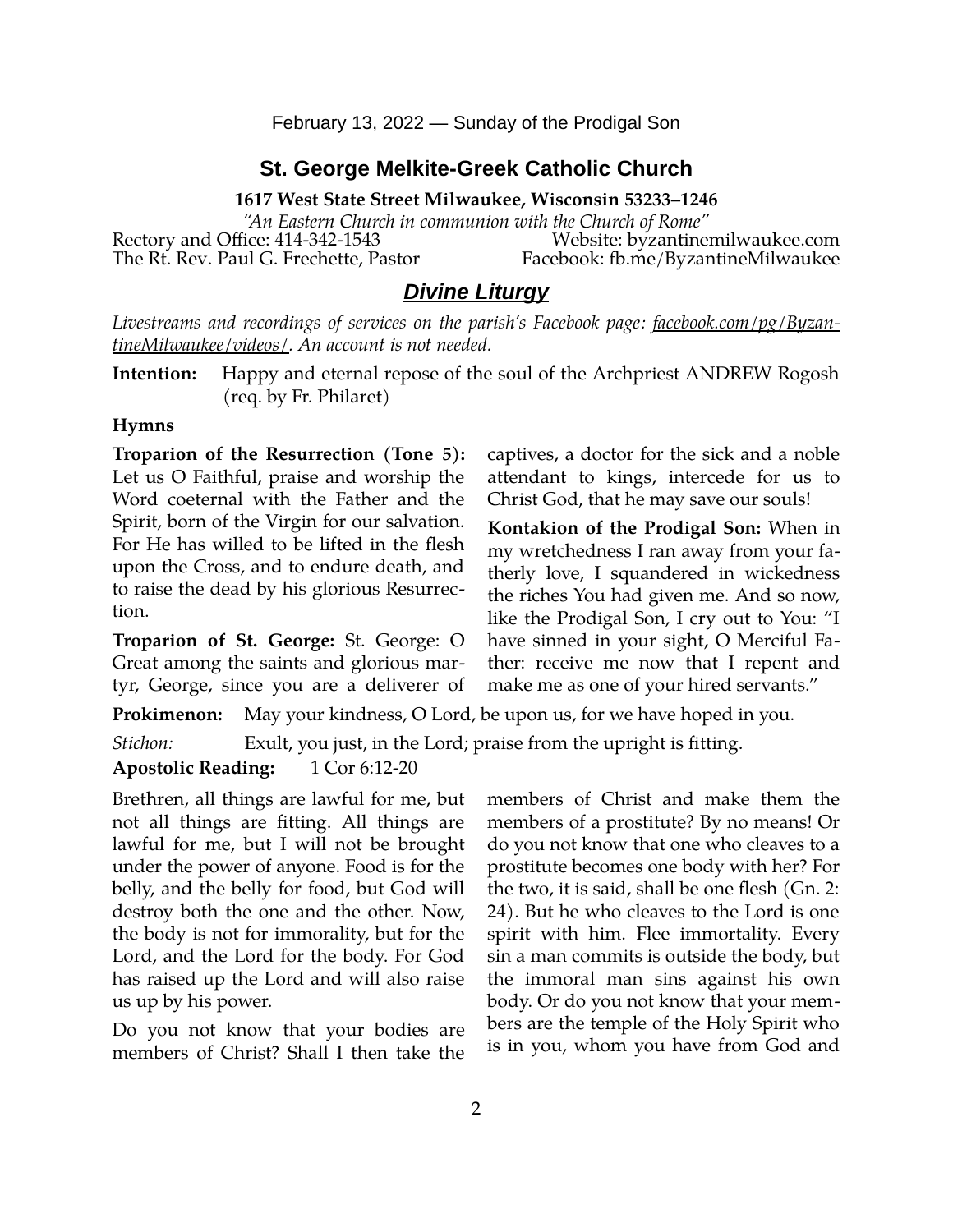that you are not your own? For you have been bought at a great price. Glorify God therefore in your body and in your soul which both are God's.

- **Alleluia:** O God, you granted me retribution and make peoples subject to me and saved me from my raging enemies.
- *Stichon:* Therefore I will proclaim you, O Lord, among the nations, and I will sing praise to your name.

**Gospel:** The Prodigal Son, Lk 15:11-32

The Lord told this parable: "A man had two sons. And the younger of them said to his father, 'Father, give me the share of the property that falls to me.' And he divided his possessions between them. And not many days later, the younger son gathered up all his wealth and traveled to a far country; and there he squandered his fortune in loose living. And after he had spent all, there came a severe famine over that country, and he began to suffer from it. And he went and joined one of the local landowners, who sent him to his fields to feed the pigs. And he longed to fill himself with the pods the pigs were eating, but no one offered to give them to him. But when he had come to his senses, he said, 'How many hired men in my father's house have bread in abundance, while I am perishing with hunger! I will get up and go to my father, and will say to him, "Father, I have sinned against heaven and before you, I am no longer worthy to be called your son; make me as one of your hired men." And he got up and went to his father. But while he was yet a long way off, his father saw him and was moved with compassion and ran and fell upon his neck and kissed him. And the son said to him, 'Father, I have sinned against heaven and before you, I am no longer worthy to be called your son.' But the Father said to his servants, 'Fetch quickly the best robe and put it on him, and give him a ring for his finger and sandals for his feet; and bring out the fattened calf and kill it, and let us eat and make merry; because this my son was dead, and has come to life again; he was lost, and is found.' And they began to make merry. Now his elder son was in the field; and as he came close to the house, he heard music and dancing. And calling one of the servants he asked what this meant. And he said to him, 'Your brother has come, and your father has killed the fattened calf, because he has got him back safe.' But he was angered and would not go in. His father, therefore, came out and began to beg him. But he answered and said to his father, 'Look, these many years I have been serving you, and have never disobeyed any of your orders; and yet, you have never given me a kid that I might make merry with my friends. But when this son of yours comes, who has devoured your wealth with prostitutes; you have killed for him the fattened calf!' But he said to him, 'Son you are always with me, and all that is mine is yours; but we were bound to make merry and rejoice, for this your brother was dead, and has come to life; he was lost and is found.'"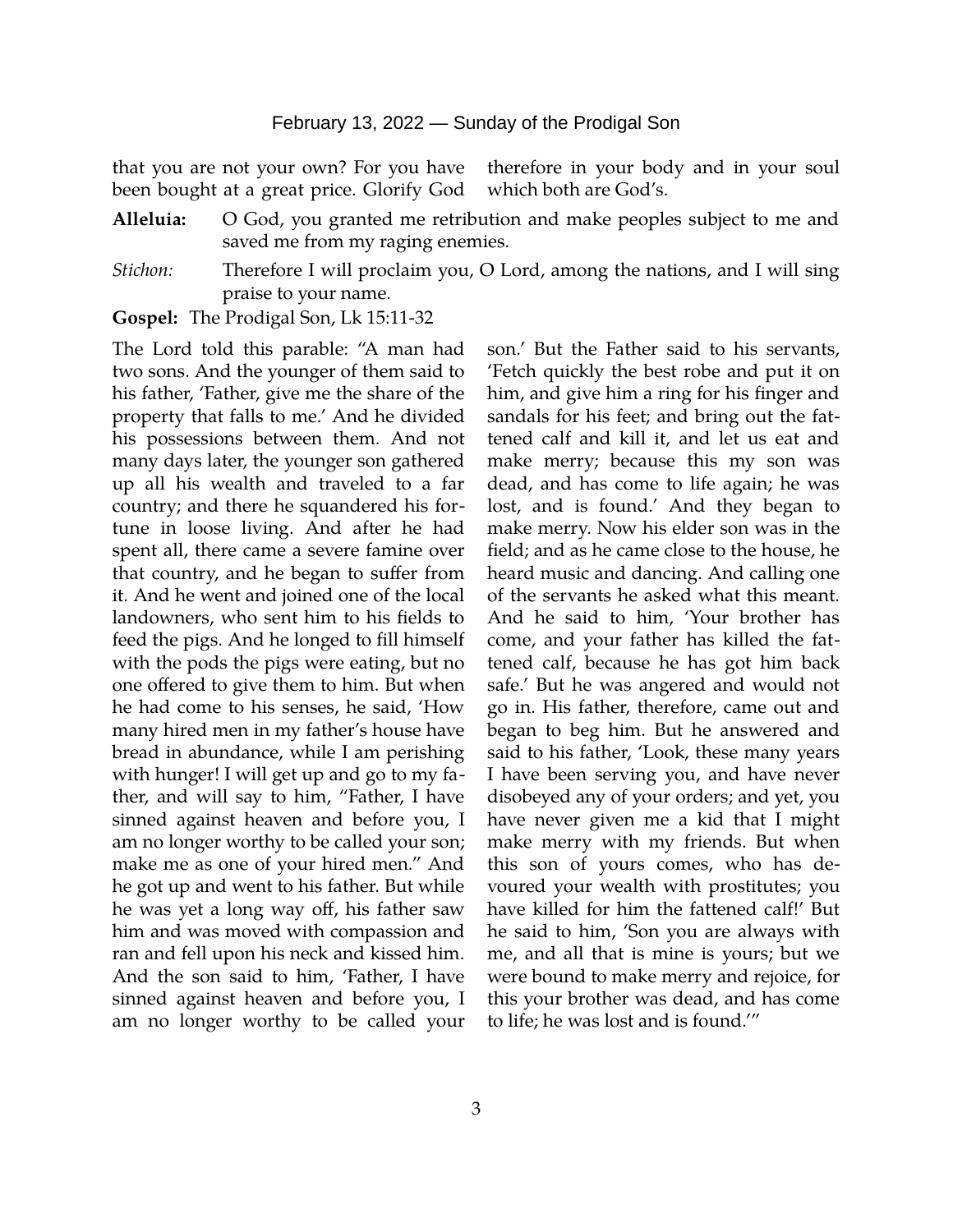#### **Stewardship**

Last Sunday: donations=\$155; ordinary collections=\$1,109. Thanks for your generosity!

Owed to eparchy (assessment, retirement and medical insurance; last updated February 12, 2022): \$36024,72

Donation letters for tax purposes were mailed last week. Please contact Benjamin Neumann with any questions: [benjamin@byzantinemilwaukee.com](mailto:benjamin@byzantinemilwaukee.com).

Want to automate donations? One-time or monthly payments via **PayPal**: [byzantinemil](https://byzantinemilwaukee.com/donate/)[waukee.com/donate.](https://byzantinemilwaukee.com/donate/) Use your bank's **online billpay** (payee information): St. George's Syrian Congregation · 1617 W State St · Milwaukee, WI 53233-1246; phone: (414) 342- 1543; email: [info@byzantinemilwaukee.com](mailto:info@byzantinemilwaukee.com).

#### **Prayer List**

Please remember—All those who are sick and in need: Alice Herro\*, Nick Langenfeld, Barb Moden (sister of Jan Taylor), Eva Nora (niece of the Noras), Bob Peterson, Joe Radanovich, the Rebholz family, Eva Saseen (Theresa and Janelle Herro's niece), Jan Taylor, Kathy Tomaz, John Zambo and Kathy Zambo. For those we have been asked to pray for: Justin & Krysten Hager (Jan Taylor). For those who have died: Margaret Littlefield (mother of Fr. Philaret).

\* Please particularly remember Alice Herro who has been having health issues recently.

# **Schedule for This Week**

| Saturday: | Saturday of the Dead   |
|-----------|------------------------|
| Sunday:   | Sunday of Meatfare     |
|           | 10:30am Divine Liturgy |

**Congratulations and Happy Birthday** to Amanda Wahhab (2/14). May God grant you many years!

#### *Saturday of the Dead (February 19th)*

**Troparion:** Unique creator, Lord who in the depth of your wisdom and love for mankind direct us all, giving to each one what is good for salvation: grant rest to the souls of your servants, for they have put their trust in You, our Creator, maker and God.

**d** O Christ, with the saints grant rest to the souls of your servants that they may repose in a place where there is no pain, no grief, no sighing but everlasting life.

## **Practical Suggestions for Fasting**

Fasting, like prayer, is something we can grow into. If you are not accustomed to fasting, it can be helpful to begin at one level and deepen your practice as your grow in your life in Christ. The following plan might be helpful.

**Beginning level:** On Wednesdays and Fridays do not eat any meat and offer a brief prayer several times throughout the day. During the fasting seasons of Great Lent and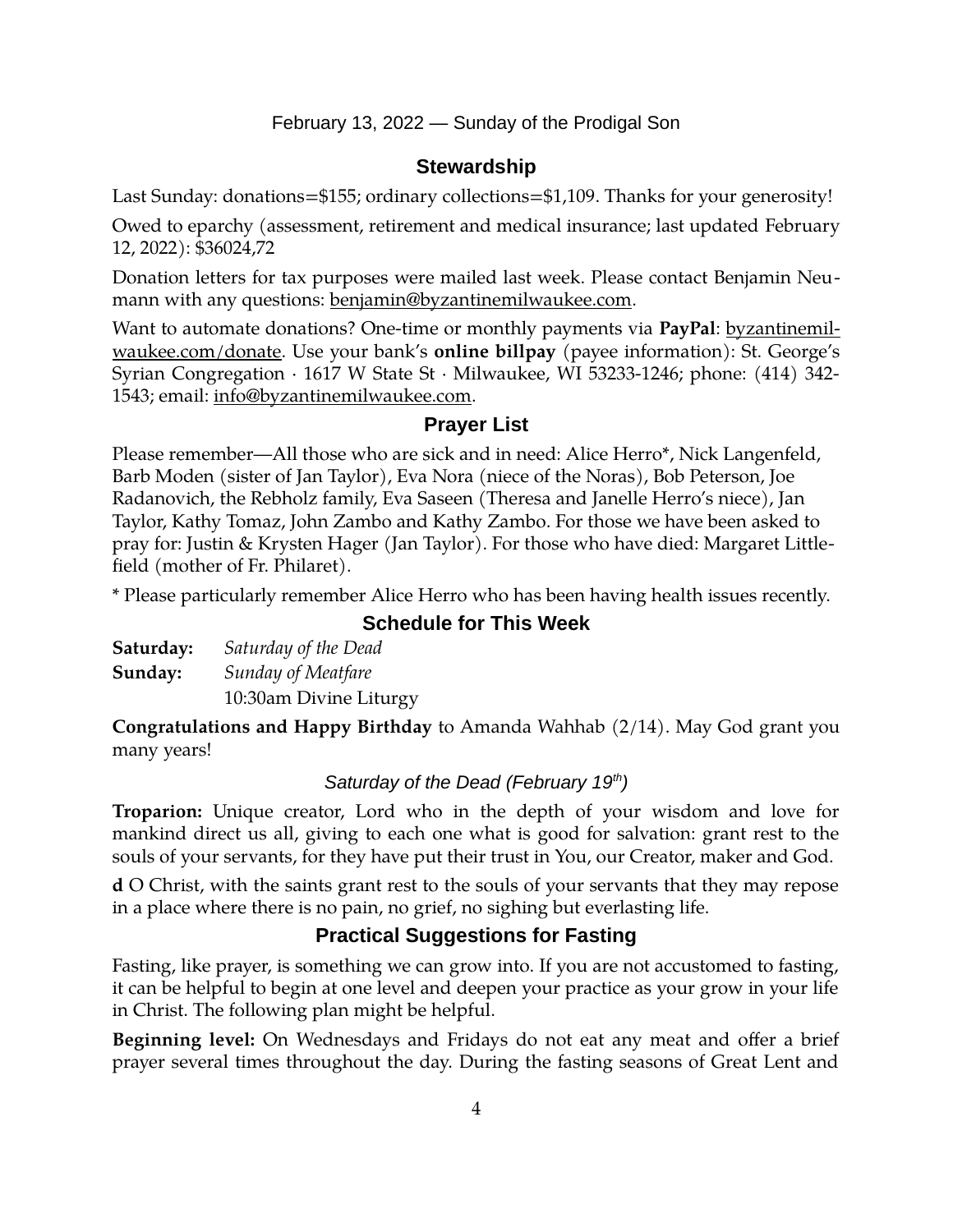the Dormition Fast, attend at least one Leneten Service each week. Before the Presanctified Liturgy during Great Lent, do not eat anything for several hours.

**A deeper level:** In addition to the above, on fast days, do not eat anything before noon and no meat thereafter. Keep additional fast days during the fasting seasons. During Great Lent, in addition to avoiding meat on Wednesdays and Fridays, also avoid dairy products. Attend two Lenten Services weekly and preform some act of charity each day

**A further level:** In addition to the above, keep each day in the fasting seasons as a fast day. Attend all the Divine Services during the fasting seasons. Replace entertainments such as TV, movies, shopping, etc. with prayer, spiritual reading and acts of charity.

*Upcoming*

Sunday, February 27<sup>th</sup>: Cheese-fare Sunday

## **Winter Weather**

Please take care with winter weather. Even if services are not canceled, only come if it is safe for you to travel.

#### **[COVID-19](mailto:j1ordan2000@yahoo.com)**

According to the Milwaukee Health Department, the best way to stop the community spread of COVID-19 is to take preventative action to protect yourself and others:

- Get a COVID-19 vaccine as soon as you can [\(city.milwaukee.gov/CovidVax\)](https://city.milwaukee.gov/CovidVax). Vaccines are safe and readily available at walk-in clinics throughout the community for anyone over the age of 12 years old.
- Wear a mask that covers your nose and mouth to help protect yourself and others, and stay at least 6 feet apart from others who don't live with you.
- Avoid crowds and poorly ventilated indoor spaces, and improve ventilation whenever possible.
- Wash your hands often with soap and water. Use hand sanitizer if soap and water aren't available.

More information is available from the health department: [city.milwaukee.gov/coron](https://city.milwaukee.gov/coronavirus)[avirus](https://city.milwaukee.gov/coronavirus)

# **Who Art in Heaven**

These words I think have a very deep meaning. They remind us of the homeland we have abandoned, of the citizenship we have lost. In the parable of the young man who left his father s house, went off the rails and was reduced to living with pigs, the Word of God shows us human wretchedness. 'That young man did not find his one-time happiness again until he had realized his moral degradation, had